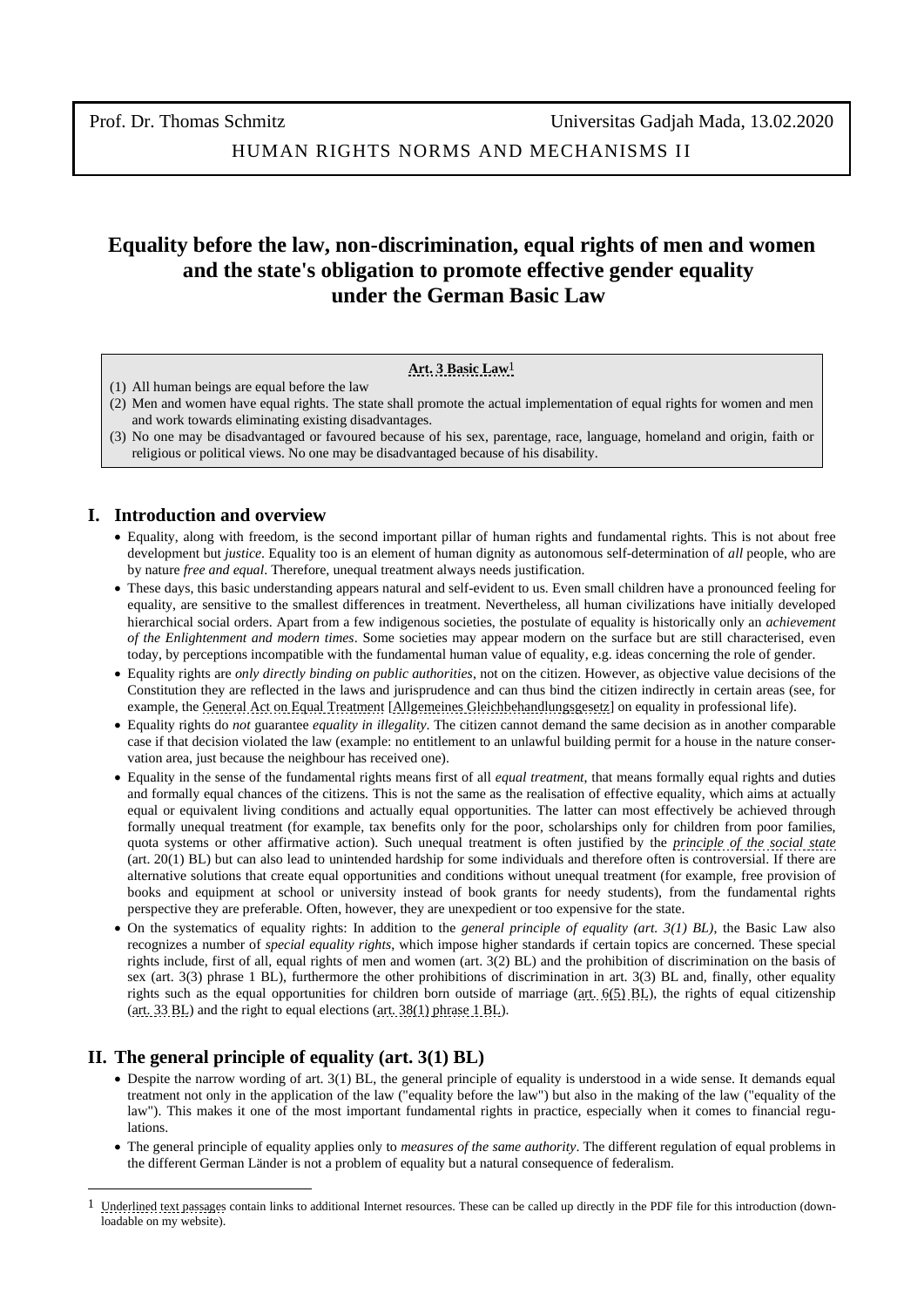- *Equal rights of men and women etc. under the German Basic Law (Human Rights Norms and Mechanisms II), page 2 -*
- The general principle of equality requires to treat substantially equal cases equally and substiantially unequal cases unequally. It is violated if there is no *objective justifying reason* and, thus, the unequal treatment manifests arbitrary (so-called *prohibition of arbitrariness*). Moreover, for some decades the Federal Constitutional Court requires the compliance with higher standards if different groups of persons are treated unequally (which is often the case). In these cases there must be differences between these groups of such kind and importance that they are important enough to justify the different treatment (so-called *"New Formula"*). That means, the control of arbitrariness is complemented by a second test based on a criterion resembling the principle of proportionality and also requiring a thorough weighing.<sup>2</sup> Not only must there be an objective reason for the unequal treatment, but it must also be of *sufficient weight*.
- In a first step in the equality test, the reference groups need to be worked out: Is there an unequal treament and between whom or what? In a second step, it must then be examined whether the unequal treatment is justified by an objective reason. If only different constellations of facts are treated unequally (for example, to drive by cars with diesel engine or petrol engine through the city centre), there will only be the classical control of arbitrariness. If, by contrast, groups of persons are treated differently (e.g. school students and university students, civil servants and university professors or parents with high and low income), it is also necessary to examine whether the objective reason for this unequal treatment, when weighed against the constitutional value of equality, has sufficient weight. In this examination all individual aspects must be discussed and weighted rationally and in a transparent way. In most cases, the difficulties do not reside in the legal dogmatics of equality but in their application on details of higly complex constellations in difficult areas of law (pension law, tax law, civil servant remuneration law etc.).

# **III. The prohibitions to differentiate according to certain personal characteristics (art. 3(3) BL)**

- While the general principle of equality is open to all differentiation criteria, the special prohibitions of discrimination in art. 3(3) BL generally exclude unequal treatment according to certain *personal characteristics* which for the most part have a close connection to human dignity. In principle, these characteristics can neither justify disadvantageous treatment (discrimination) nor preferential treatment (privilege). Only disabled people may be favoured but not disadvantaged (art. 3(3) phrase 2 BL).
- The prohibition to differentiate by gender ("sex") not only guarantees the equality of men and women (see infra, IV.) but also protects transsexuals and persons who do not want to associate with a gender. However, art. 3(3) does not exclude to differentiate by sexual identity (with regard to homosexuals). Against this kind of discrimination only art. 3(1) BL and, below the level of the Constitution, the [General Act on Equal Treatment](https://www.gesetze-im-internet.de/englisch_agg/index.html) provide protection. In 1949, when the Basic Law was passed, even in Western societies an explicit constitutional protection of homosexuals was out of the question.
- The prohibition of the criterion "parentage" is intended to prevent, in particular, kin [liability](https://www.palgrave.com/br/book/9780230343054) (collective liability for the crimes or actions of a family member) and nepotism. The prohibition of "racial" discrimination also protects ethnic minorities (e.g. Sinti and Roma). The prohibition of the differentiation according to the "language" prevents discrimination on account of another native language or dialect, but of course it allows to demand knowledge of German language for certain activities. The prohibition of the differentiation according to the "homeland" [["Heimat"](https://blogs.transparent.com/german/the-german-heimat/)] prevents focusing on the identity-forming local and regional origin of the person but not focusing on his nationality; it thus allows the unequal treatment of foreigners. The term "origin" refers to the social descent and rootedness, in particular the social situation of the parents. The prohibition of differentiation according to "faith" and "religious or political views" prohibits to focus on religious or political convictions but allows to focus on certain behaviours that may be a result of them. Moreover, exceptions apply to public servants insofar as the Basic Law requires their loyalty to the state and to the constitution (cf. art. 33(5) BL).
- The prohibitions of differenciation are *not absolute*. The excluded criteria may be used exceptionally, if they are necessary for solving problems which, by their very nature, can only exist for persons of the concerned group, that means if the criterion forms the constituent element of the circumstances of social life that shall be regulated. Such constellations are rare. In addition, it is said that collisions with other constitutional values may justify exceptions, but caution is required since this idea may be easily abused. In any caes, any *exception must be imperative*.

## **IV. Equal rights of men and women and the prohibition to differentiate by gender (art. 3(2) BL)**

- In Germany, equal rights for men and women are a particularly sensitive and controversial issue even 70 years after the entry into force of the Basic Law. Although the Basic Law has forced significant progress, there is still a lot of catching up to do, not [only in the opinion of feminists.](https://www.thelocal.de/20180308/what-you-need-to-know-about-womens-rights-in-germany) On the other side of society, there are efforts to roll back the developments of the last decades [\(criticism of "gender mania"\)](https://www.freiewelt.net/interview/der-gender-wahn-muss-beendet-werden-10055431/). The debate, like the one about the alleged "refugee crisis", reflects today's brokenness of the German society.
- From the legal perspective, the prohibition of differentiation by gender ("sex") in art. 3(3) phrase 1 BL provides the most important protection of women. It has led to the reduction of the previously existing legal discriminations and prevents them from being reintroduced. However, the focus of the social discussion today is on the equal rights of men and women and their actual implementation in social reality (art. 3(2) BL).
- 1) The prohibition to differentiate by gender ( $\rightarrow$  equal treatment)
	- When it comes to protection against discrimination, art. 3(3) phrase 1 BL is the relevant fundamental right. In this respect, art. 3(2) BL does not set any special or advanced standards. Art. 3(3) phrase 1 prohibits not only direct differen-

<sup>2</sup> In a recent decision the Federal Constitutional Court even talks about proportionality, cf. BVerfGE 129, 49, 68 f. (Entscheidungen des Bundesverfassungsgerichts [Decisions of the Federal Constitutional Court], vol. 129, p. 49 ff., quoted text passage at p. 68 f.).